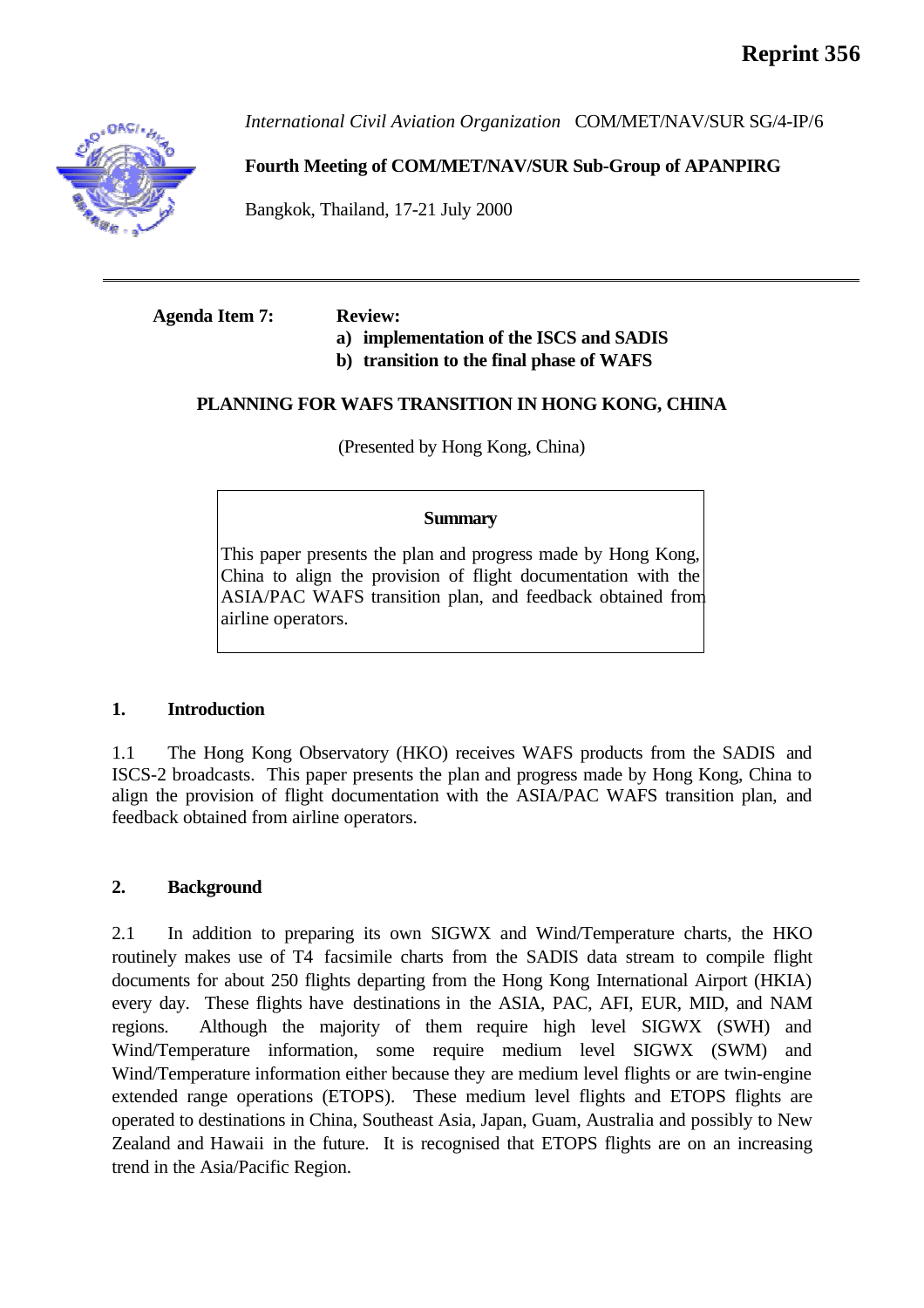2.2 In late 1999, the ASIA/PAC WAFS Transition Plan and Procedures (Revision 2) were drawn up by the ICAO Asia/Pacific WAFS Transition Task Force. The Plan provided an indicative timetable for the implementation of the final phase of WAFS within the Asia/Pacific Region. According to the timetable, the WAFCs would be in a position to take over the responsibility for the production of SWH charts (and SWM charts from New Delhi) from the RAFCs in the Asia/Pacific Region around mid-2000. The transfer of responsibility from the RAFCs to the WAFCs and the closing down of the RAFCs would then follow.

2.3 On the longer term, the ASIA/PAC WAFS Transition Plan and Procedures indicated that global SWH and SWM products would be distributed in BUFR format on the WAFS satellite broadcasts. Suitable BUFR decoding software would be provided to States in the Region for converting BUFR SIGWX messages into graphical format. With this feature in place, T4 facsimile products would ultimately be removed from the WAFS satellite broadcasts and individual States could construct their own SIGWX charts from the BUFR messages.

## **3. Progress and Current Status**

3.1 To prepare for WAFS transition, the HKO started liaison with airline operators on the proposed changes to the flight documentation packages in December 1999. These changes included the following:

- (a) the SWH charts prepared by the HKO for flight documents would be replaced by the most appropriate WAFS chart(s). The Wind/Temperature charts would also be replaced accordingly; and
- (b) the HKO SWL/M (<FL250) chart would be replaced by a HKO SWM (FL100-250) chart covering the area  $10^{\circ}S-45^{\circ}N 100^{\circ}E-148^{\circ}E$  issued four times daily to meet the requirements of medium level and ETOPS flights. The preparation of this chart would continue until SWM chart(s) covering the same area became available from WAFS by end of 2000 according to the ASIA/PAC WAFS Transition Plan and Procedures.

After further discussions with airline operators and obtaining further information from the WAFCs, details on the changes were provided to all airlines operating at the HKIA in May 2000 for implementation in June 2000. Airlines' views on the requirement for additional SWM chart(s) in the Asia/Pacific Region were also requested at the same time to facilitate discussion in the present COM/MET/NAV/SUR SG4 meeting (see para. 4.2 below).

3.2 WAFS charts for the following chart areas are used to compile the new flight documentation packages:

SWH **-** Areas A, C, D, E, F, G SWM - Middle East and Asia South Wind/Temperature - Areas A, C, D, E, F, G, I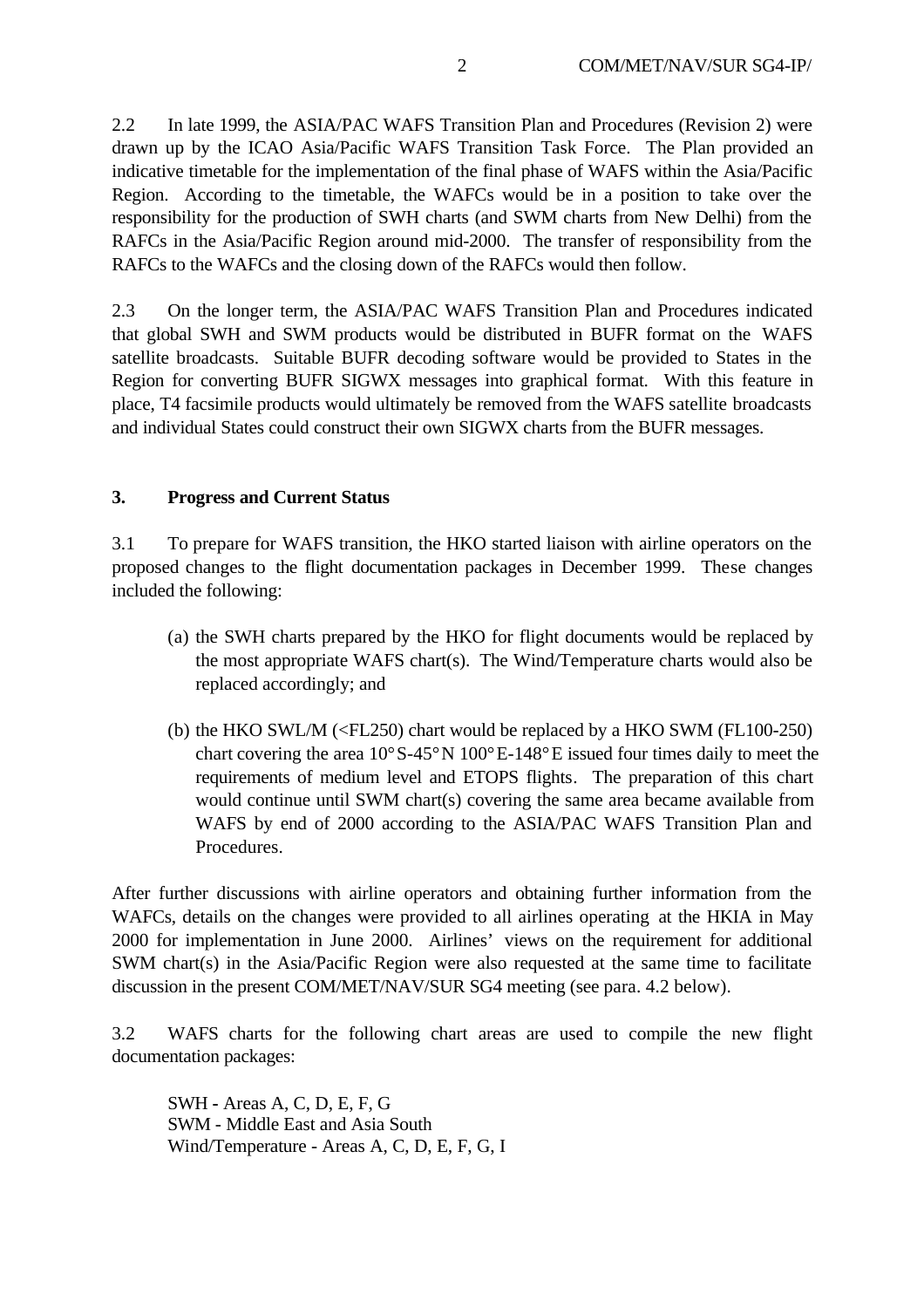## **4. Feedback from Airline Operators**

#### SWH Charts

4.1 During discussion with airline operators, a feedback was received that the WAFS SWH chart for Area I (Northern Pacific) in polar stereographic projection (PGBE07 KKCI) covered too big an area and as a result the chart information in the poleward direction became overly cluttered. On the other hand, the WAFS Wind/Temperature charts for Area I do not have this problem and are considered acceptable. Since SWH information for the higher latitudes is essential to the frequent North Pacific flights to destinations in the NAM Region (currently about 100 flights per week), it was decided that the existing SWH chart for Alaskan region available from WAFC Washington via the Internet would be provided to supplement the WAFS SWH chart for Area F (PGGE07 KKCI) for all these flights. This interim measure will continue until alternative SWH chart(s) become available from WAFS. One suggestion is to add a new WAFS SWH chart with the same coverage, scale and map projection as the existing SWH chart from RAFC Tokyo (PBNE10 RJTD).

#### SWM Charts

4.2 Feedback from airlines supports the need of additional SWM chart(s) from WAFS in the Asia/Pacific Region. There are currently ETOPS flights to the Middle East, Australia and Guam, as well as regular twin-engine flights to other Asian countries including Japan, Singapore, Korea, Indonesia, Malaysia and the Philippines. To support the existing ETOPS flights to Australia, the HKO has been requested to continue to provide the SWM/H chart from RAFC Melbourne (PGKE00 AMMC) for Southwest Pacific as long as this chart is available. Also, ETOPS flights to New Zealand are quite likely in the near future. All the above point to a requirement for additional SWM chart(s) from WAFS over the western half of the Asia/Pacific Region, extending from Japan and eastern China across Southeast Asia to Australia and New Zealand. A possible coverage is:

50ºN 100ºE - 50ºN 145ºE - 40ºS 180ºE - 50ºS 180ºE - 50ºS 100ºE - 50ºN 100ºE

4.3 In respect of SWM charts for other areas, there is a need to note the likely trend in the increased use of twin-engine aircraft for long-haul flights. For example, twin-engine aircraft are already occasionally being used for non-scheduled flights to destinations in the NAM Region and plan is underway to operate ETOPS flights to Hawaii in about two years' time. In time, this trend is expected to lead to additional requirements for SWM charts covering areas beyond the Asia/Pacific Region.

#### **5. SADIS BUFR Trials**

5.1 To prepare for the reception of SIGWX information in BUFR format from the SADIS broadcast, the HKO acquired a software modification of the existing SADIS reception workstation. The workstation has been able to receive and store the BUFR data stream since the broadcast first started on 13 March 2000. With assistance of WAFC London, the HKO also contacted one of the suppliers of BUFR decode, manipulation and display software and received a demonstration software for decode and display of the received data on a trial basis.